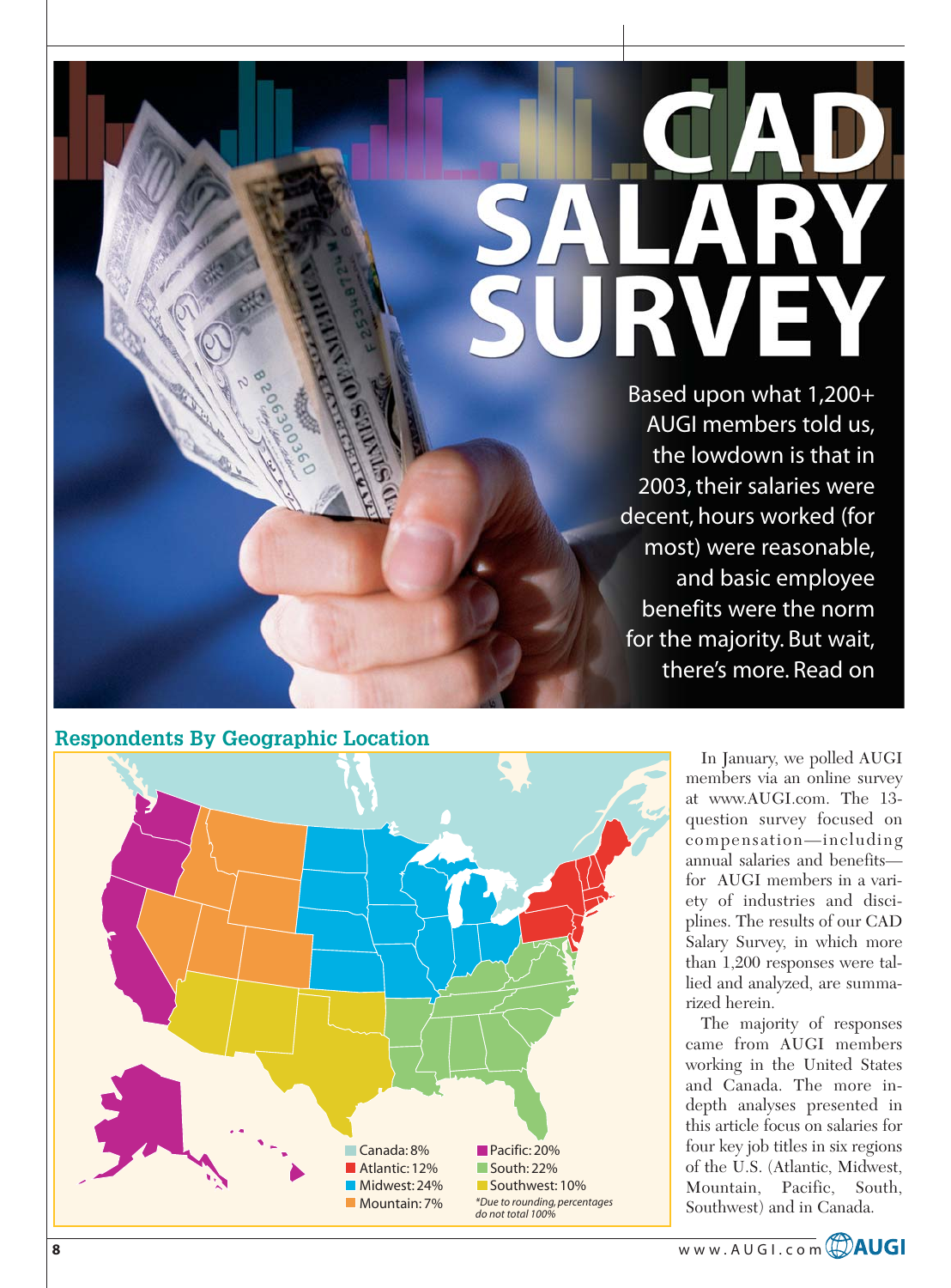

# **Job Title/Function**





# **Salary Increase in Last 12 Months**



## **Employee Benefits Francisco Employee Benefits** How Big Is Your Company? (Number of total employees)

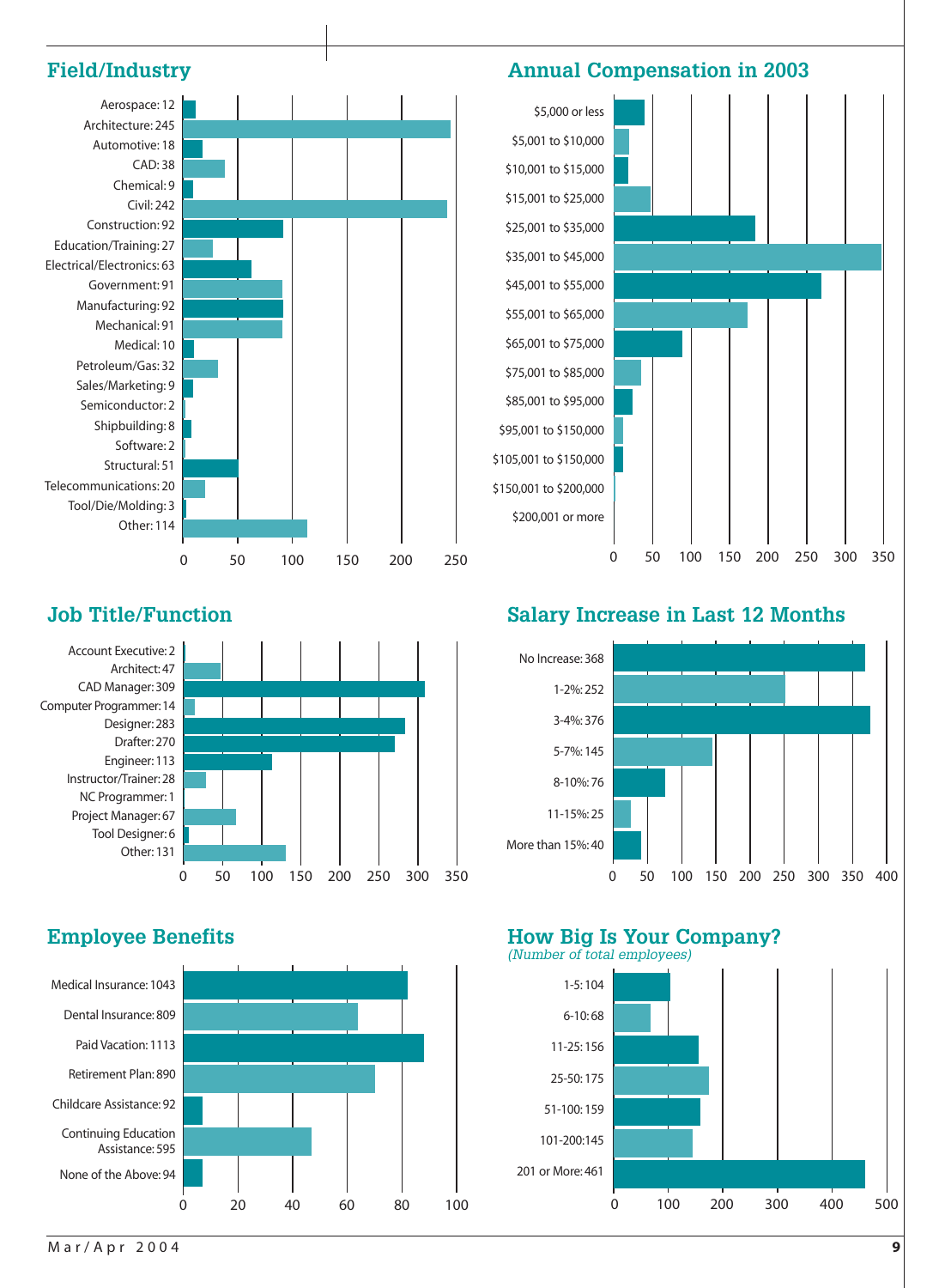The four job titles held by the largest The four job titles held by the largest number of survey respondents were selected for salary analysis. They are CAD Manager, Designer, Drafter, and Engineer. number of survey respondents were selected<br>for salary analysis. They are CAD Manager,<br>Designer, Drafter, and Engineer.



# **Salary Range**

| 1  | \$5,000   | or Less      |
|----|-----------|--------------|
| 2  | \$5,001   | to \$10,000  |
| 3  | \$10,001  | to \$15,000  |
| 4  | \$15,001  | to \$25,000  |
| 5  | \$25,001  | to \$35,000  |
| 6  | \$35,001  | to \$45,000  |
| 7  | \$45,001  | to \$55,000  |
| 8  | \$55,001  | to \$65,000  |
| 9  | \$65,001  | to \$75,000  |
| 10 | \$75,001  | to \$85,000  |
| 11 | \$85,001  | to \$95,000  |
| 12 | \$95,001  | to \$105,000 |
| 13 | \$105,001 | to \$150,000 |
| 14 | \$150,001 | to \$200,000 |
| 15 | \$200,001 | or More      |
|    |           |              |















Midwest Region - U.S.



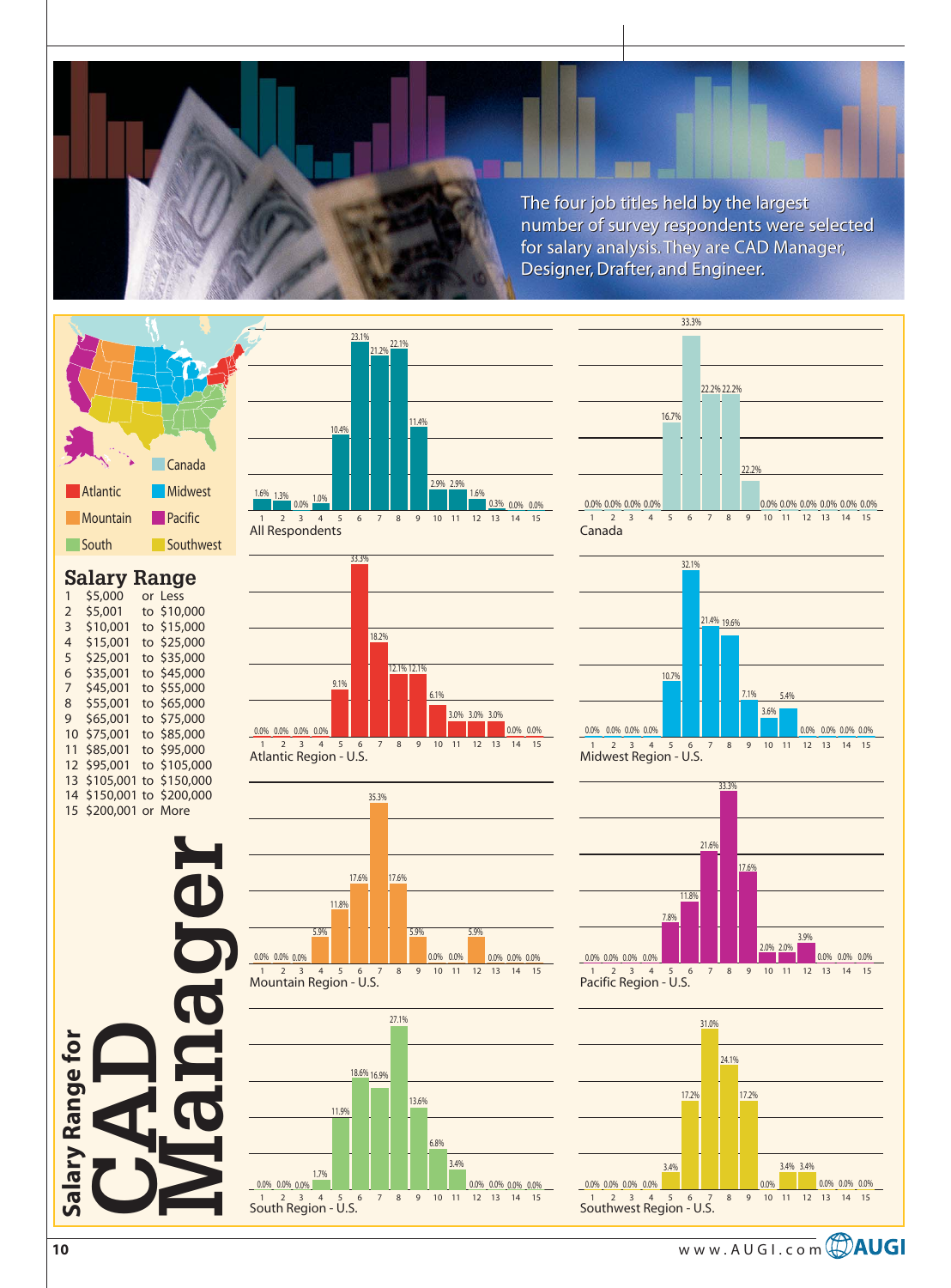

Mar/Apr 2004 **11**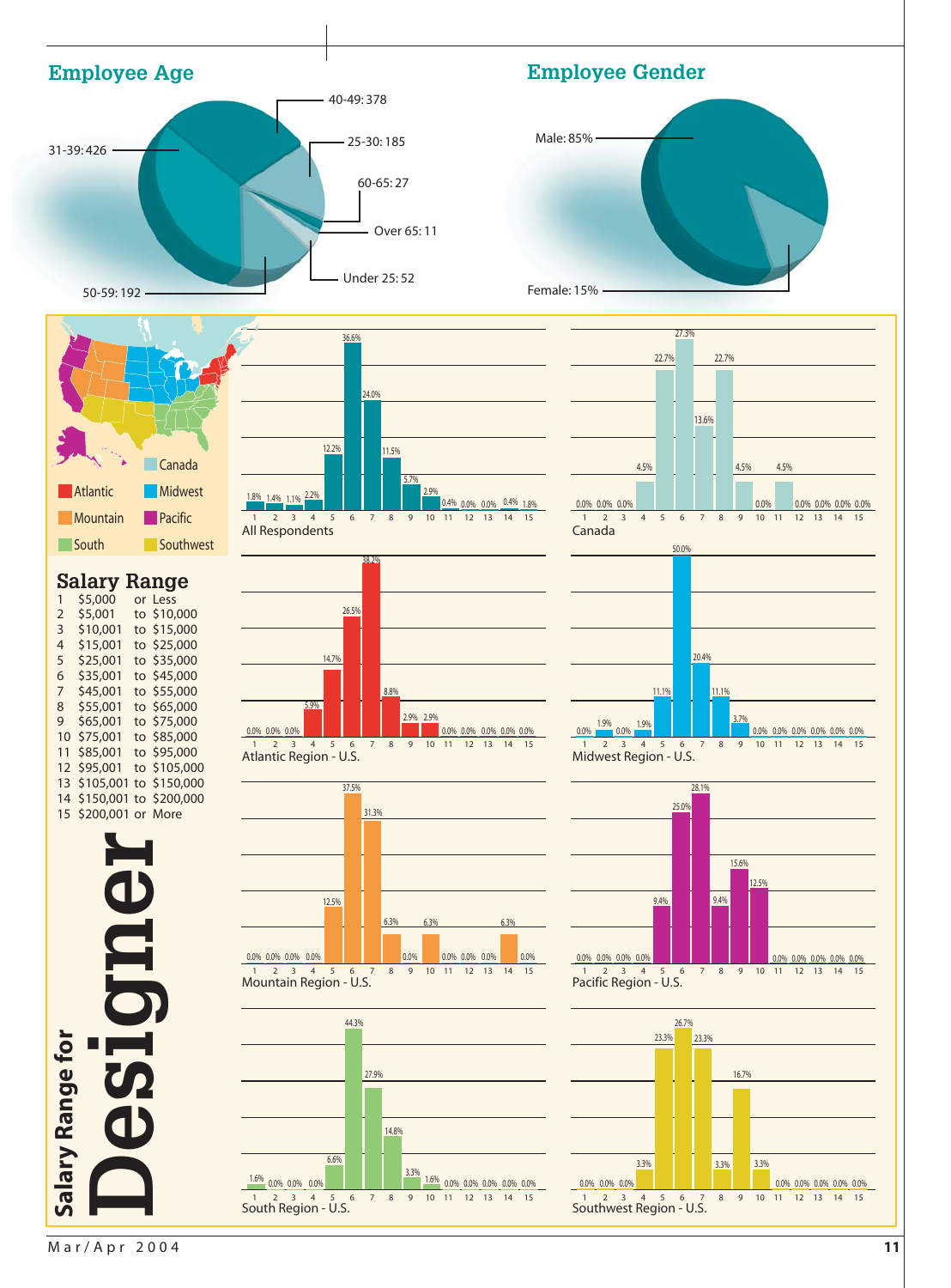